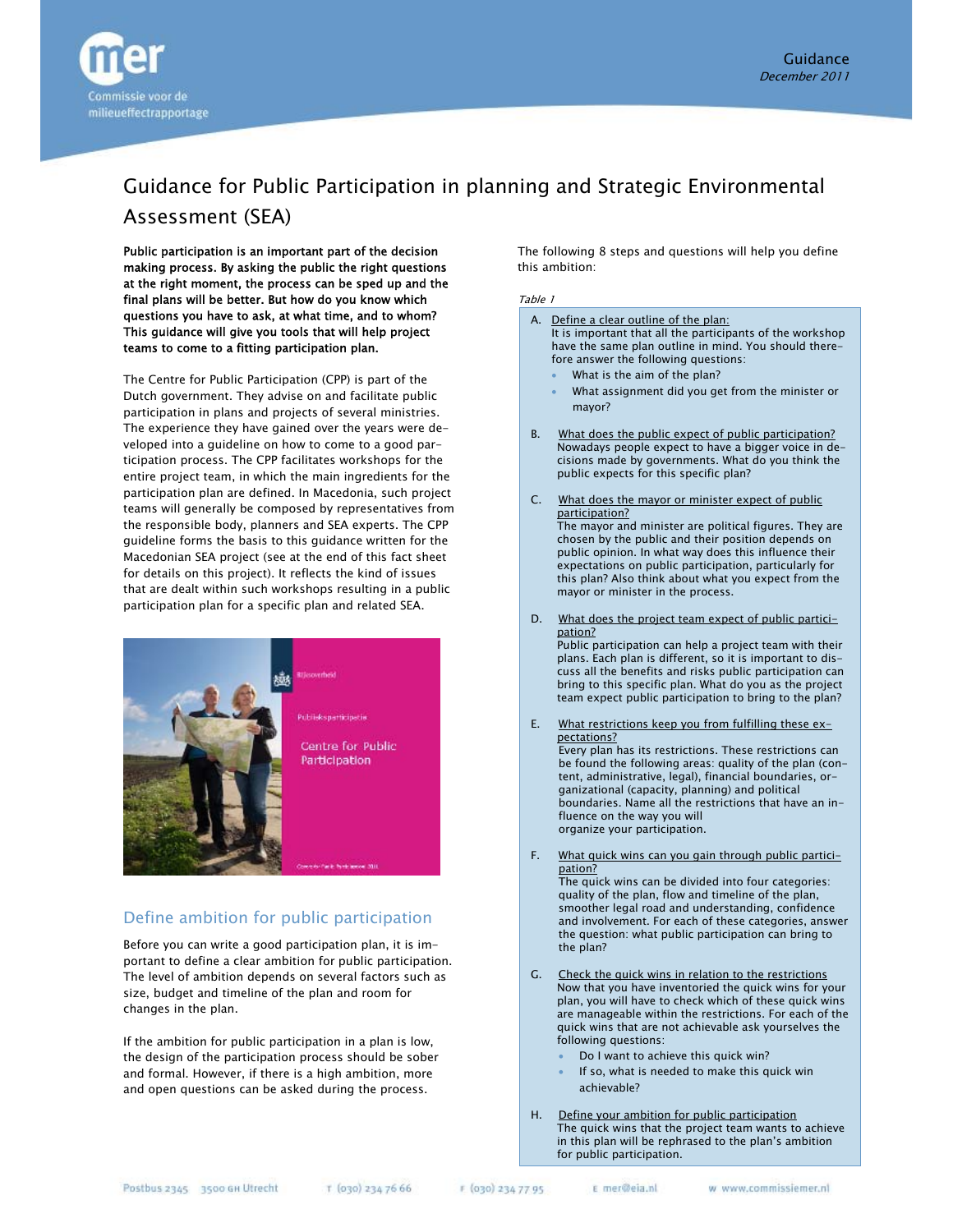### Designing the public participation process

A good participation process is embedded in the decision making process. It is designed to achieve a better plan in a shorter period of time. Every type of participation you do should bring you one step closer to the final plan. Therefore the decision making process should be leading in the design of the participation plan.

Furthermore, asking the right people or organisations the right questions is crucial for a successful decision making process.



The following 11 steps/questions will help you write an appropriate participation plan:

- 1. Define the milestones in the decision making process In order to embed the participation process in the overall decision making process, it is important to have a clear view of all milestones until the final plan/decision. Milestones can be, for instance, documents, start of studies, important (political) consults or decisions. Write each milestone on a separate flip over/poster, so you can answer questions 2 – 7 for each milestone. Then fill in the answers to all questions per milestone.
- 2. Is participation necessary or desirable for this milestone?

Decide if there is a legal requirement for public participation, or if there are other reasons to involve the public in any way. Briefly discuss what the added value of participation could be. Questions 3-5 are not relevant for the milestones without any public participation.

### 3. What do you want to know from the public?

Discuss what questions have to be asked to gain the information you need from the public. There are different types of questions. Some questions will help you test the quality and completeness of your plans/decisions. Other questions will enrich your plans with new, sometimes better, ideas and experiences. There are also questions that focus more on the process and that will help you optimise the process. To invite people to give argued responses, it is important to ask open questions (who, what, when, which, why).

#### Who do you want to ask these questions?

It is not necessary to involve the entire public in every participation moment. Sometimes input from specific groups is needed. To be able to know which organisations/people to involve, a good stakeholders analysis is needed. Decide which groups to ask which questions. Keep in mind that sometimes it is written in the regulation which groups you have to involve.

- In general, the public can be divided into five groups:
- Organised stakeholders; people (residents associations), planet (environmental groups), profit (chamber of commerce)
- Unorganised stakeholders; people (civilians), planet (birdwatchers/hunters), profit (local shop)
- Experts; legal but also professors from universities
- Other governments; e.g. Sub-municipalities
- General public; anyone without a clear concern with the plan
- 5. How will we ask these questions to the relevant people/organisations?

Now that we know who to ask which questions, it is time to focus on the participation method. There are several methods for involving the public. Depending on the type of questions and the size and composition of the group a suitable participation method can be chosen. Keep in mind that sometimes it is written in the regulation in which way the public should be involved.



#### 6. When is this milestone planned?

Two moments involving each milestone are important for the planning. Firstly, when is the milestone itself expected to be completed? Secondly, what is the planning for the public participation?

#### Who is responsible for the execution of the milestone and the public participation?

Last question for each milestone is to determine who (or which organisation) is responsible. Make sure the people whose names are written down are aware of the participation plan. It is even better if these people or organisations are involved in the public participation workshop.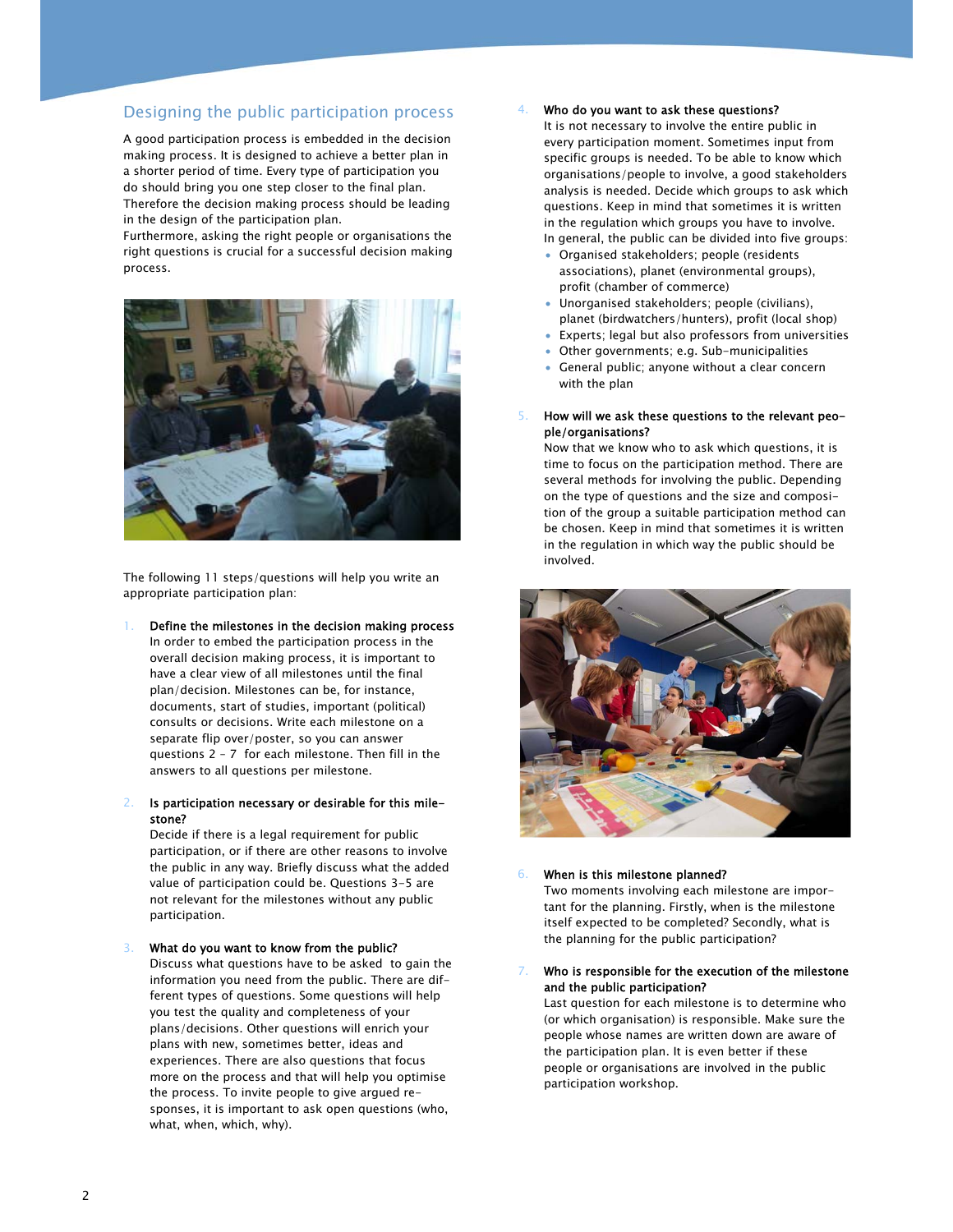#### 8. Check on ambition

Do a quick check to make sure that the proposed public participation will help you achieve your ambition. Does the number of participation moments suit the ambition level? Will the questions help you achieve the ambitions? Are the right people/ organisations involved to achieve the ambitions?

### 9. Determine the role of the mayor or minister in the participation process

The person/people who will make the final decision can play an important role in the participation process. The participation results will help them make a decision that is supported by society. Therefore, it is in their interest that the participation process will be a success. By publicly supporting the participation process and stressing the importance of it, the public is more likely to get involved. The mayor (or mayor of a sub-municipality) could, for example, do the kick-off for a participation session. The public will see that their opinion is important to the final decision maker.

### 10. Secure public participation results in the decision making process

When you involve the public, it is very important to explain what you will do with the results. Engaging in public participation does not mean you will have to adopt all ideas put forward by the public. When ideas or suggestions are not usable, explain why this is the case. Be transparent about all considerations made in the decision making process.

#### 11. Communication and participation

The public will need to know when you expect them to get involved. Decide what communication is needed for the participation process designed.



### Writing the participation plan

The outcomes of the public participation workshop will de documented in a participation plan. Decide who will write the participation plan and make sure all steps mentioned above are included in the plan. When the participation plan is ready it should be sent to the decision makers. They are the people who will have to use the participation results, so it is important that they support the plan.

### An example of a participation method

In the City of Rotterdam in the Netherlands, a new urban plan, including an SEA was made in which an extensive public participation campaign was undertaken. One of the participation methods used was an enquiry to the general public, where students assisted in its execution. In de box below, part of this questionnaire is demonstrated.

#### Table 2

|   | Code:                                                                                                                                                                                                                                                                                                                                                                                                                                                                                              |        |   |                        |   |                                 |   |  |
|---|----------------------------------------------------------------------------------------------------------------------------------------------------------------------------------------------------------------------------------------------------------------------------------------------------------------------------------------------------------------------------------------------------------------------------------------------------------------------------------------------------|--------|---|------------------------|---|---------------------------------|---|--|
|   | A. Current accessibility to and from the Rotterdam region                                                                                                                                                                                                                                                                                                                                                                                                                                          |        |   |                        |   |                                 |   |  |
|   | Which mode of transport do you use the most?                                                                                                                                                                                                                                                                                                                                                                                                                                                       |        |   |                        |   |                                 |   |  |
|   | $\Box$ Bike<br>Train Bus/metro/tram other, al.<br>⊟Car                                                                                                                                                                                                                                                                                                                                                                                                                                             |        |   |                        |   |                                 |   |  |
|   |                                                                                                                                                                                                                                                                                                                                                                                                                                                                                                    |        |   |                        |   |                                 |   |  |
|   | Would you please respond to the following statements? (witch mode of transport in mind)                                                                                                                                                                                                                                                                                                                                                                                                            |        |   |                        |   |                                 |   |  |
|   |                                                                                                                                                                                                                                                                                                                                                                                                                                                                                                    | a Gany | i | R                      | Í | Ħ                               | ŧ |  |
| ä | I find the Rotterdam region easily accessible                                                                                                                                                                                                                                                                                                                                                                                                                                                      | ō      | ō | ū                      | a | a                               | ō |  |
| ż | I find my residence easily accessible                                                                                                                                                                                                                                                                                                                                                                                                                                                              | ō      | ō | a                      | ā | a                               | ō |  |
| з | I can travel safely in the region                                                                                                                                                                                                                                                                                                                                                                                                                                                                  | o      | o | a                      | a | a                               | o |  |
| ۷ | I can travel comfortably in the region                                                                                                                                                                                                                                                                                                                                                                                                                                                             | ō      | ō | ō                      | ō | ٥                               | o |  |
| 5 | I can count on reliable journey times on weekdays                                                                                                                                                                                                                                                                                                                                                                                                                                                  | ٥      | ٥ | ٥                      | ٥ | ٥                               | ٥ |  |
| 6 | My journey time is reliable during the weekends                                                                                                                                                                                                                                                                                                                                                                                                                                                    | ō      | ō | ō                      | a | a                               | a |  |
| ÿ | In choosing my mode of transport affordability is an<br>important element                                                                                                                                                                                                                                                                                                                                                                                                                          | ۵      | ٥ | ٥                      | ō | o                               | ٥ |  |
| B | I have several ways or routes to reach most destinations in<br>the region                                                                                                                                                                                                                                                                                                                                                                                                                          | ō      | ō | a                      | ٥ | ٥                               | o |  |
| ù | I can reach most destinations in the region on every<br>noment of time I desire                                                                                                                                                                                                                                                                                                                                                                                                                    | ō      | ō | ō                      | a | o                               | ō |  |
|   | region in the future<br>Name the three assumptions that are most important to you.<br>Attractive environment to live in<br>Choice in masks of<br>transport<br>Be also to use the car wherever and<br><b>A RETICHED</b><br>Short journey times<br>Nature conservation and landscape<br>Be able to use public<br>transport wherever and<br>preservation<br><b>STRONG</b><br>Balishle journey times<br>Peace and quiet<br>Comfortable transport<br>Clean air<br><b>Research growth</b><br>Road safety |        |   | me is missing, namely: |   | One aspect that is important to |   |  |
|   | Cowth of the harbour<br><b>Megaste hoosing</b><br>Cood interchanges between different<br>Employment<br>rades of transport<br>Priorities in plans for the improvement of the accessibility of the region in the future .                                                                                                                                                                                                                                                                            |        |   |                        |   |                                 |   |  |